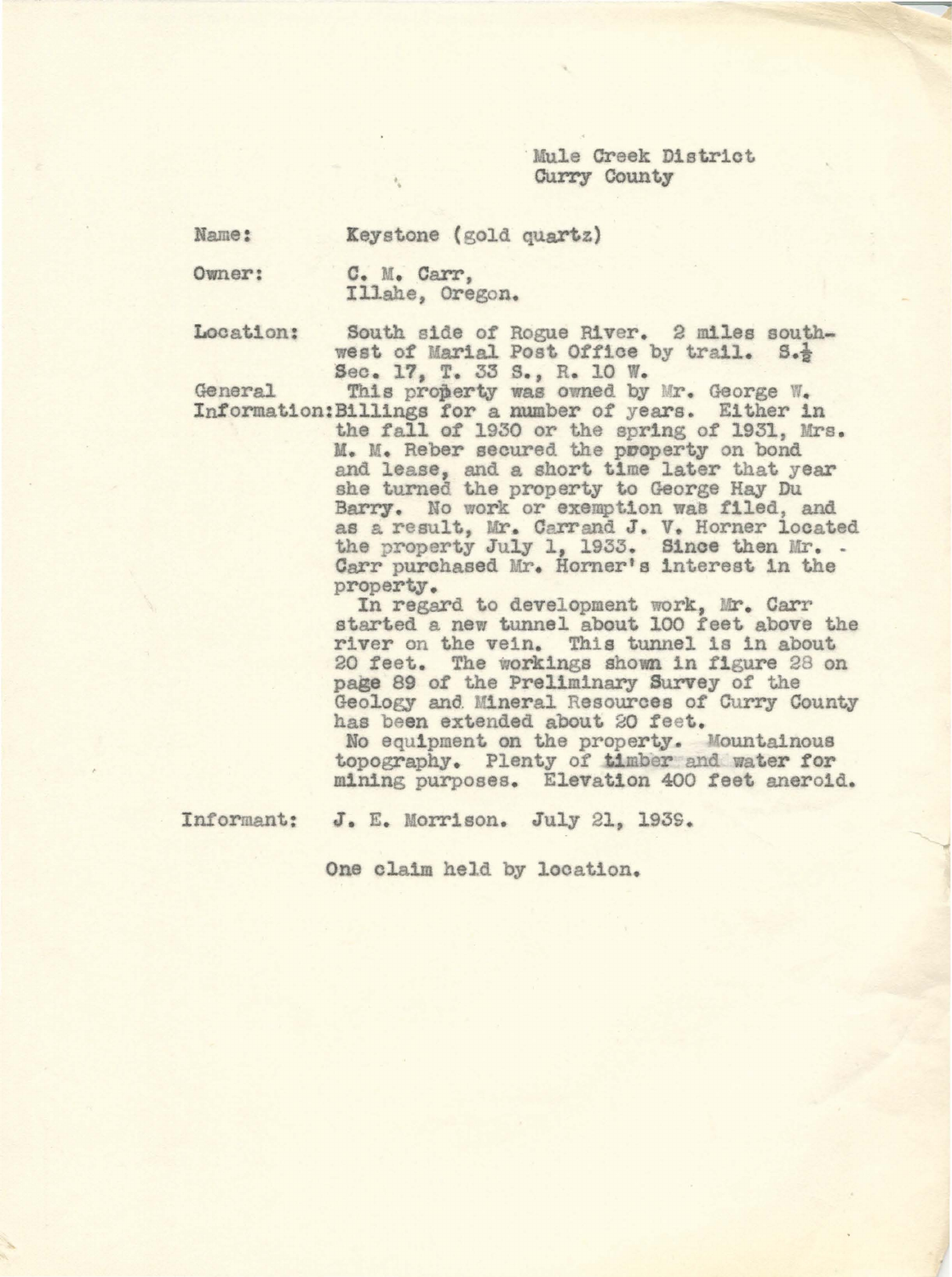$\frown$  $\frown$  $\cap$   $\cap$ Keystone C. Marr Flater same process as mill mit youft a m can of Harmer freahed 1933. Tunnel about 600 down the stope a nother tunnel C. M carr & J. V. Harner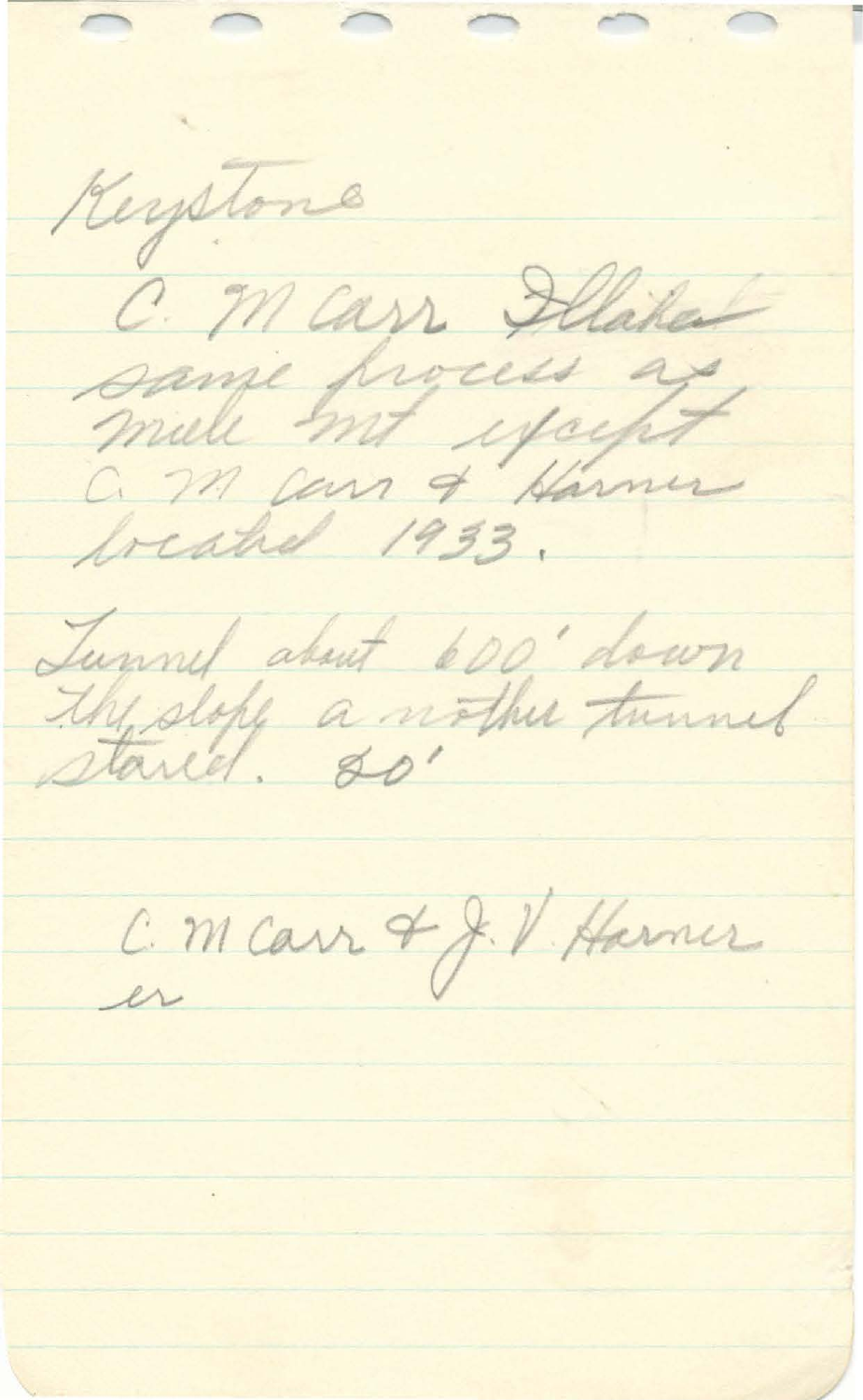CRIB MINERAL RESOURCES FILE 12 RECORD IDENTIFICATION RECORD NO............ M061492 RECORD TYPE........... XIM COUNTRY/ORGANIZATION. USGS DEPOSIT NO........... DDGM1 93-165 MAP CODE NO. OF REC. REPORTER NAME ............................ JOHNSON, MAUREEN G. UPDATED............................. 81 03 BY----------------------------- FERNS, MARK L. (BROOKS, HOWARD C.) NAME AND LOCATION DEPOSIT NAME................. KEYSTONE SYNDNYM NAME .................. PART OF MULF MTN GROUP MINING DISTRICT/AREA/SUBDIST. MULE CREEK COUNTRY CODE................... US COUNTRY NAME: UNITED STATES STATE CODE................ OR STATE NAME: OREGON COUNTY ..................... CURRY DRAINAGE AREA............. 17100310 PACIFIC NORTHWEST PHYSIOGRAPHIC PROV....... 13 KLAMATH MOUNTAINS LAND CLASSIFICATION....... 42 QUAD SCALE QUAD NO OR NAME 1: 62500 MARIAL LATITUDE LONGITUDE  $123 - 54 - 45k$  $42 - 41 - 47N$ UTM NORTHING UTM ZONE NO UTM EASTING 4727%00.0 425250.0  $+10$ **TWP** ....... 335 RANGE.... 10W  $SECIIDN-.17$ MERIDIAN. WILLAMETTE LOCATION COMMENTS: ON SOUTH SIDE OF RIVER COMMODITY INFORMATION COMMODITIES PRESENT........... AU AG CU **CU** 

EROBIATO INICE OR OBFACUTI .